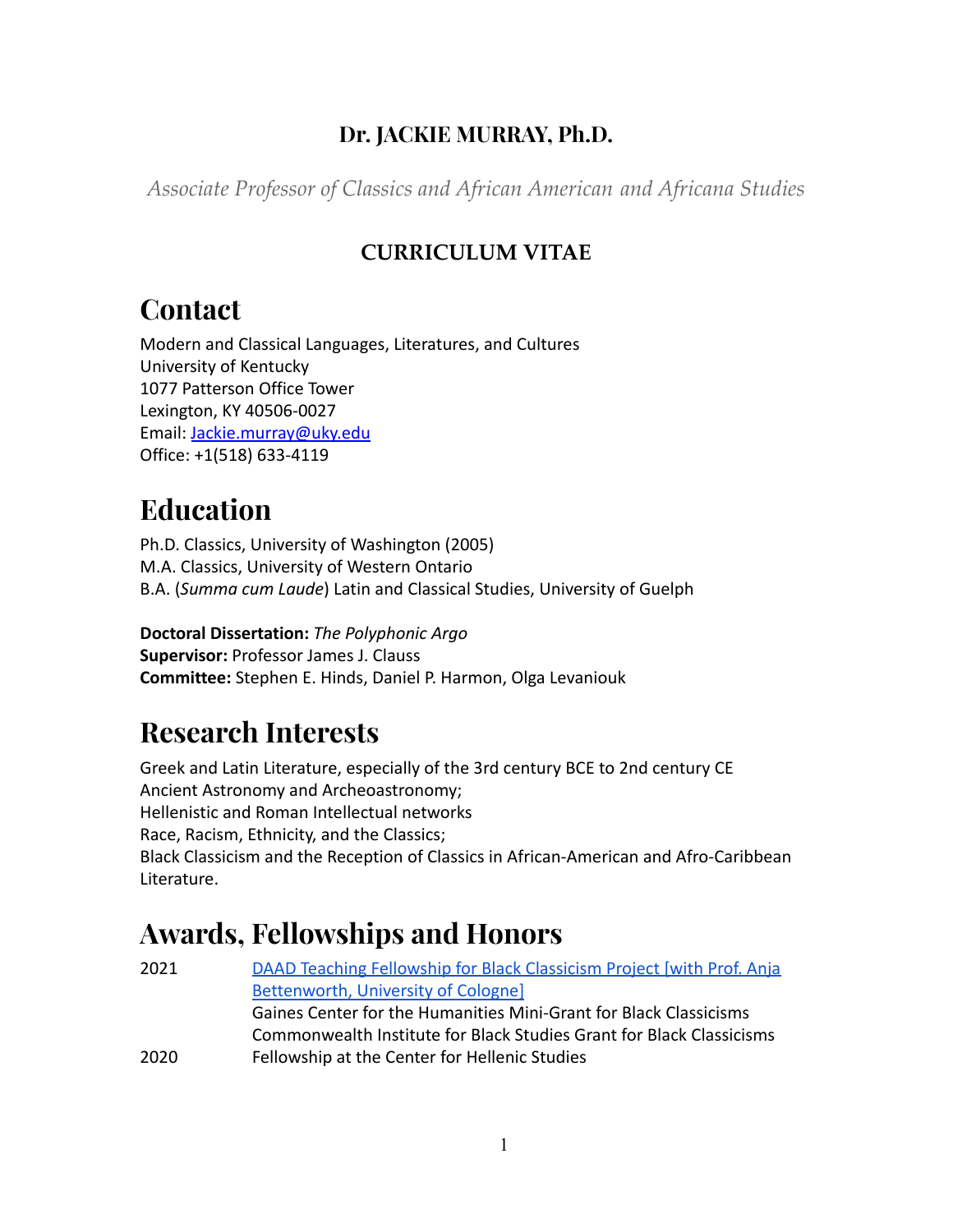| 2018      | Visiting Scholar at the Center for Hellenic Studies                                       |
|-----------|-------------------------------------------------------------------------------------------|
| 2017      | Margo Tytus Fellowship for Visiting Scholars, University of Cincinnati                    |
| 2015-2016 | Mary C. Bingham Faculty Fellowship, University of Kentucky                                |
| 2011-2012 | Andrew Heiskell/NEH Post-Doctoral Fellowship, American Academy in<br>Rome                 |
| 2010      | NEH Fellowship: Institute for Enabling Geospatial Scholarship, UVA                        |
| 2010      | Mellon Faculty Seminar-Tang Museum                                                        |
| 2006-2007 | University of Venice Advanced Seminar in Ancient Mediterranean                            |
|           | Literature                                                                                |
| 2006      | NEH Fellowship: UCLA Summer Institute on Models of Ancient Rome                           |
| 2004-2005 | Simpson Center Society of Scholars, University of Washington                              |
| 2004-2005 | Alvord Dissertation Fellowship, University of Washington                                  |
| 2004      | Jim Greenfield Dissertation Fellowship, University of Washington                          |
| 2003-2004 | Lead Teaching Associate, University of Washington                                         |
| 1999-2003 | Social Sciences and Humanities Research Council of Canada Doctoral<br>Fellowship (SSHRCC) |
| 1998-1999 | Ontario Graduate Scholarship                                                              |

### **Teaching Experience**

| 2020-present  | <b>Associate Professor of Classics at University of Kentucky</b> |
|---------------|------------------------------------------------------------------|
| $2014 - 2020$ | Assistant Professor of Classics at University of Kentucky        |
| $2008 - 2014$ | Assistant Professor of Classics at Skidmore College              |
| $2005 - 2008$ | Assistant Professor of Classics at Temple University             |

# **Publications**

### **In print / press**

2021 "Race and Sexuality: Racecraft in the *Odyssey*" in Denise McCoskey, ed., Bloomsbury Cultural History of Race Series. [in press: Expected 2021)

"Poetically Erect again: The female oriented dildo-humor in Herodas' *Mimiamb* VI" *Hellenistica Groningana* 25 [in press: Expected 2021]

- 2020 "Quarrelling with Callimachus: A Response to Annette Harder's Aspects of the Interaction between Apollonius Rhodius and Callimachus", *Aevum Antiquum* 19 (*Callimaco e Apollonio*) 77-106.
- 2019 "W.E.B. Du Bois' *The Quest of the Silver Fleece*: The Education of Black Medea." *TAPA* 149.2 Supplement (Sesquicentennial Anniversary Issue 2019) 141-160.

"Poetically Erect: The female oriented humor in Callimachus' *Hymn to*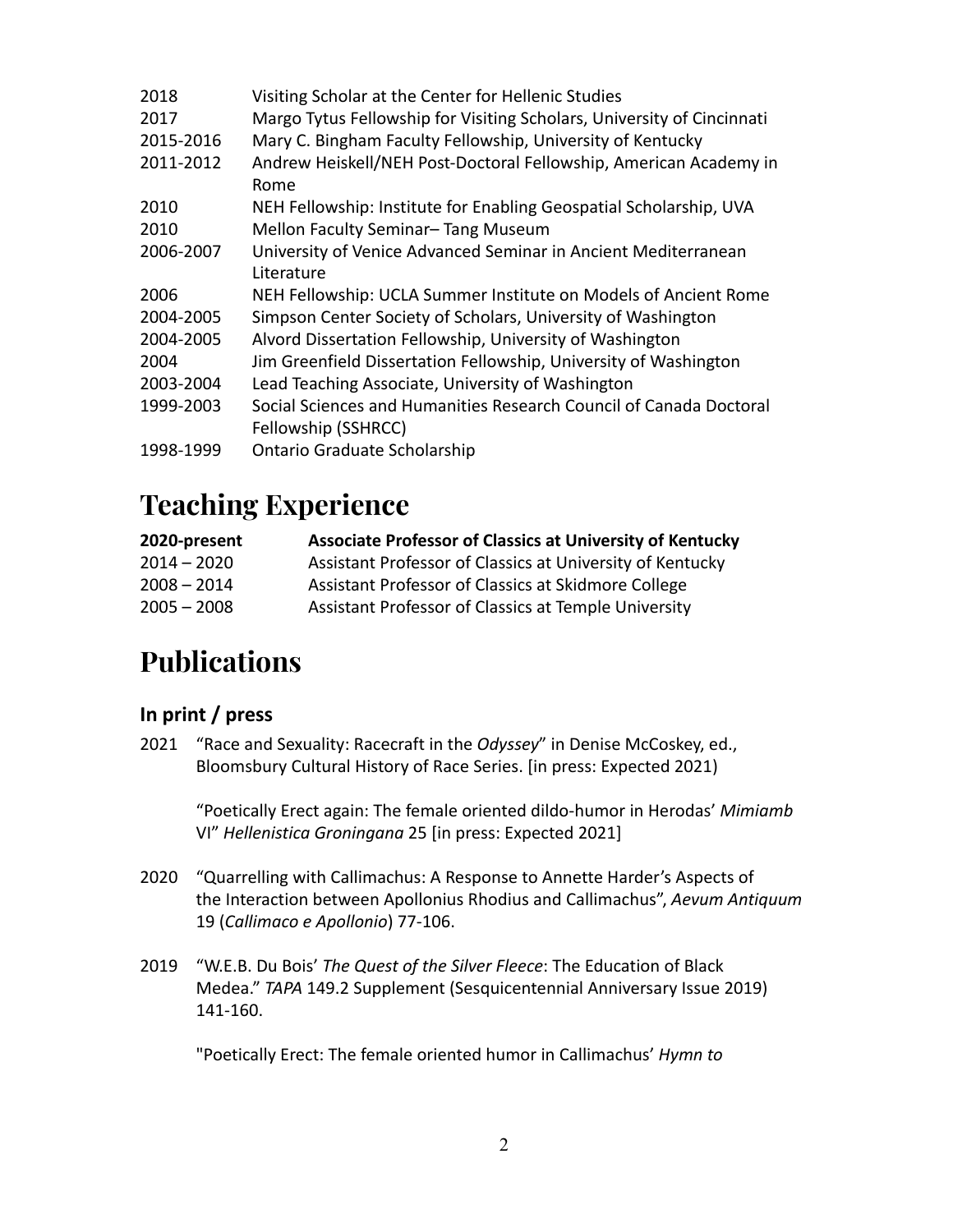*Demeter*." *Hellenistica Groningana* 24*:* New Perspectives in Callimachean Scholarship (Leuven) 249-263.

- 2018 "Silencing Orpheus: The fiction of Performance in Apollonius' *Argonautica*" in M.A. Harder e.o. (eds.) *Hellenistica Groningana* 23*: Poetry and Performanc*e (Leuven) 201-224.
- 2017 "New Light on the Meridian, Obelisk, and Ara Pacis of Augustus" co-authors Bernie Frischer, Karl Galinsky, John Pollini, Nicholas Cipolla, Giuseppina Capriotti, John Fillwalk, Chrystina Häuber, John Miller, Michelle Salzman, Molly Swetnam-Burland. SDH, 1, 1, Article 2. 45-48.
- 2016 "Apollonius of Rhodes, Argonautica: Text & Commentary" in *Hellenistic Greek Poetry: A Selection*. Ed. David Sider (Ann Arbor, 2016). 64-97.
- 2014 "Anchored in Time: the date in Apollonius' *Argonautica*" in M.A. Harder e.o. (eds.) *Hellenistica Groningana 20*: *Hellenistic Poetry in Context* (Leuven, 2014). 247-284.
- 2012 "Burned After Reading: The So-Called List of Alexandrian Librarians in *P.Oxy.*X.1241" *Aitia* 2 <http://aitia.revues.org/544>
- 2011 "Shipwrecked Argonauticas: Lucan and Apollonius" in Paolo Asso (ed.), *Brill's Companion to Lucan* (Leiden, 2011). 57-79.
- 2010 "Hellenistic Elegy: Out from under the shadow of Callimachus" in James J. Clauss and Martine Cuypers (eds.), *Blackwell Companion to Hellenistic Literature* (Oxford, 2010). 106-116.
- 2009 Review of *A Guide to Hellenistic Literature* (Blackwell Guides to Classical Literature) by Kathryn Gutzwiller. *Phoenix* 63: 390-391.
- 2008 Review of M. Fantuzzi and R. Hunter, *Tradition and Innovation in Hellenistic Poetry*, *Ancient History Bulletin* 20: 146-147.
- 2007 "Gendered voice in Hellenistic Epigram" with Jonathan M. Rowland, in Peter Bing and Jon Bruss (eds.) *Brill Companion to Hellenistic Epigrams* (Leiden, 2007). 211-232.
- 2005 "The Constructions of the Argo in Apollonius' *Argonautica*" in A. Harder and M. Cuypers (eds.) *Beginning from Apollo: Studies in Apollonius Rhodius and the Argonautic Tradition. Caeculus* 6 (2005). 88-106.
- 2004 "The Metamorphoses of Erysichthon: Callimachus, Apollonius and Ovid" in M.A. Harder e.o. (eds.) *Hellenistica Groningana 7: Callimachus II* (Leuven, 2004).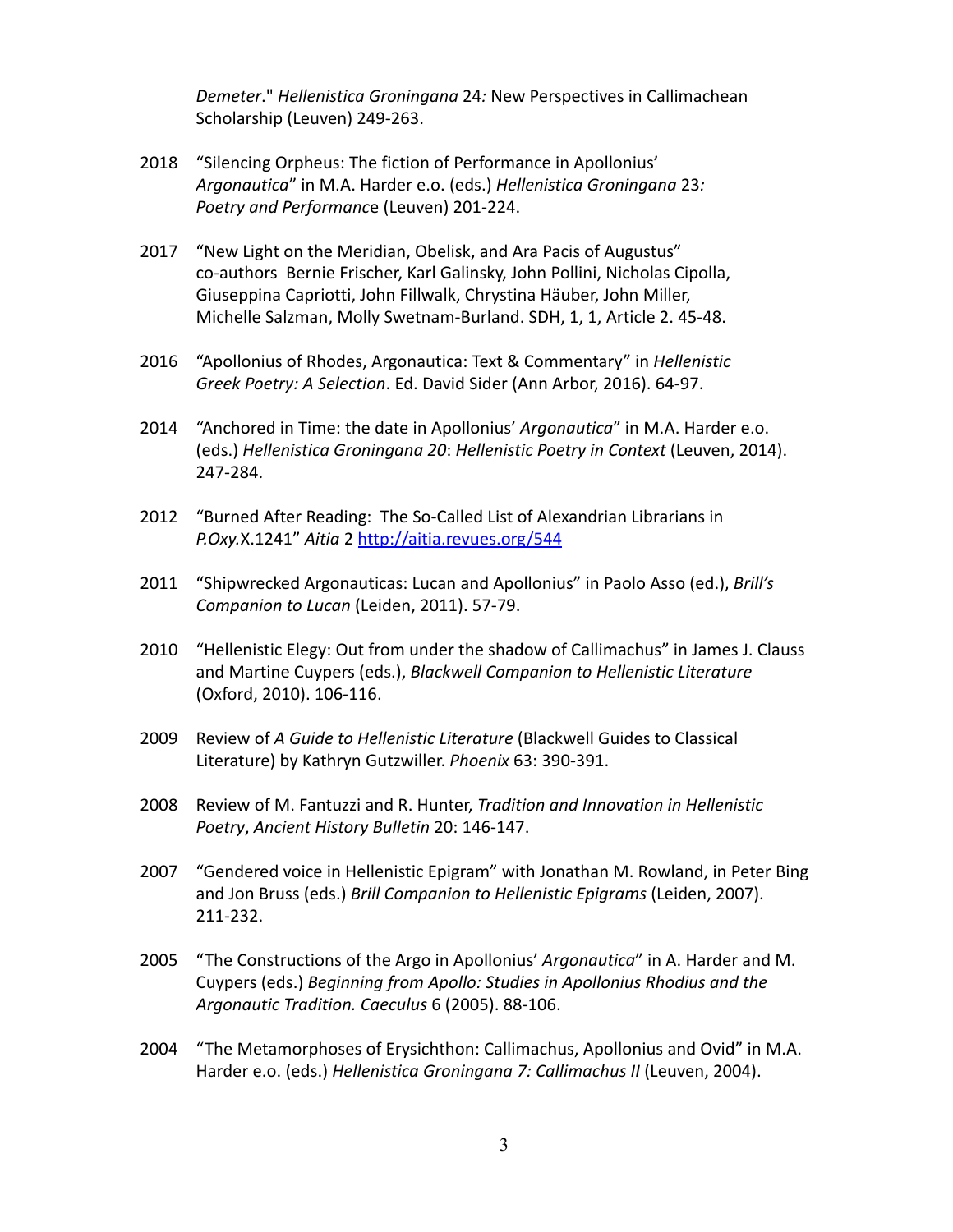#### 207-241.

2002 "Waking up to *Iliad* 7.434" *CQ* 52:2 (580-81).

#### **In Progress**

#### **Monographs**

#### **Book Manuscript Under contract with publisher**

*Neikos & the Poetics of Controversy*: *Apollonius against his Argonautic predecessors.* [Under contract with Harvard University Press: Center for Hellenic Studies; expected 2021-22]

#### **Manuscripts in progress**

*Read in the Stars: Poetry, Astronomy, and the Construction of the Ptolemaic Sky in the reign of Ptolemy III and Berenike II*

Racecraft in Ancient Greek and Roman Epic

Black Medea: Du Bois' *Quest for the Silver Fleece*

#### **Book Chapters in progress**

"Earthborn Monsters as racialized indigenous peoples in Ancient Greek Epic"in Debbie Felton, ed. *The Oxford Handbook of Monsters* (expected 2022).

"Classical Monsters in Charles R. Johnson's *Middle Passage*" in Debbie Felton, ed. *The Oxford Handbook of Monsters* (expected 2022).

"Race and Ethnicity in Epic: Mythopoesis as Racecraft and Necropolitics" in Emma Greensmith, ed. *The Cambridge Companion to Epic* (expected 2022).

"Women's knowledge in Apollonius' *Argonautica*." in Megan Elena Bowen, Mary Hamil Gilbert and Edith Gwendolyn Nally, eds. *Believing Ancient Women: A Feminist Epistemology for Greece and Rome*. Edinburgh University Press.(expected 2023).

"Book 13" in Joel Christensen, ed. *Oxford Critical Guide to the Odyssey*. Oxford University Press (expected 2023).

"T.R. Greenwood's *Memnid*", Pamela Lothspeich, ed. *The Epic World*. Routledge (expected 2023).

"Colchians as the Eastern Aithiopes in Apollonius' Argonautica", Pamela Lothspeich, ed. *The Epic World.* Routledge (expected 2023).

"Choral Lyric in Hellenistic Poetry" in M.A. Harder and J.J. Klooster, eds. *The Cambridge*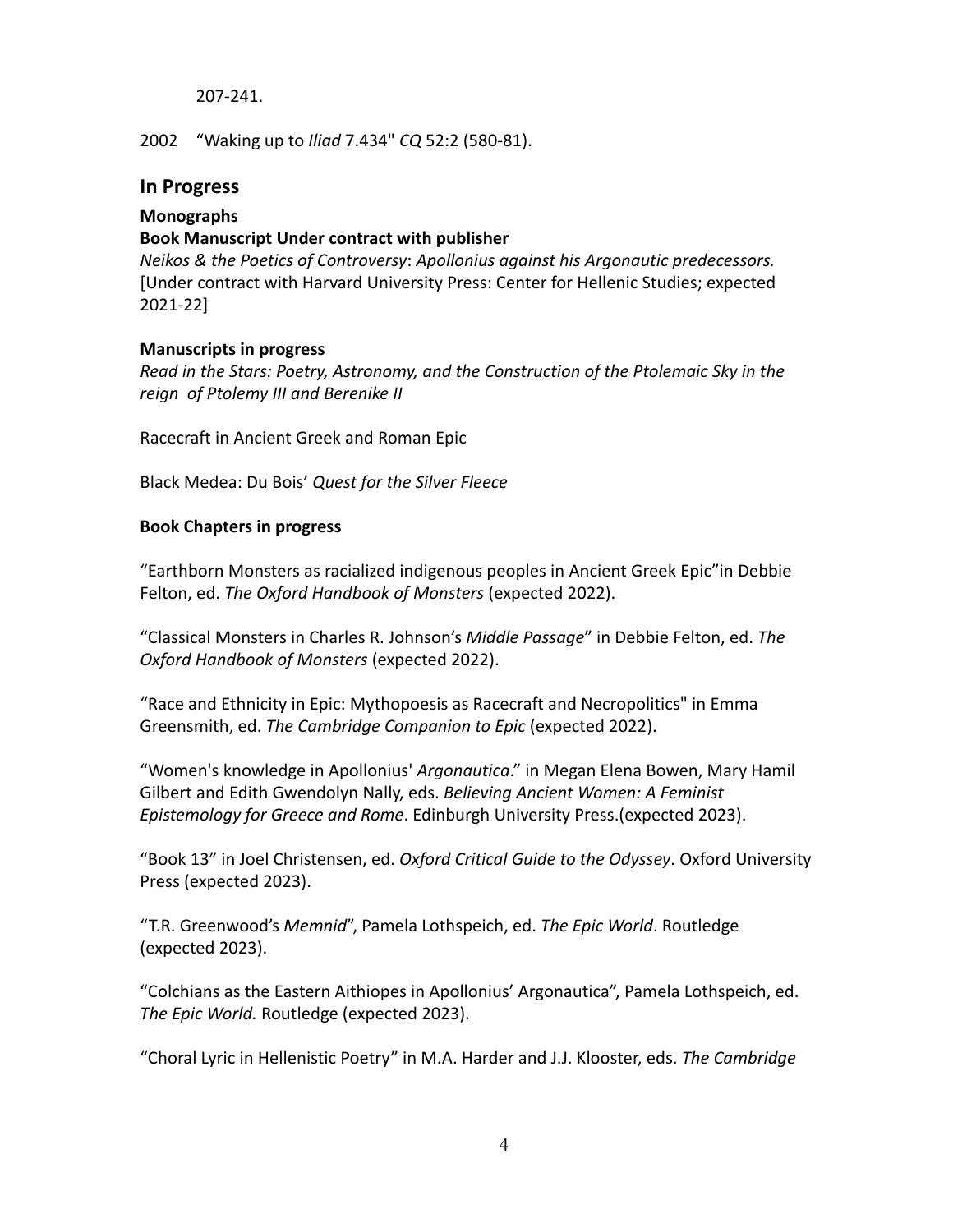*Companion to Hellenistic Poetry*. (expected 2023).

"Racecraft, Alienated Humanity and Necropolitics: A transhistorical definition of Race" in Rosa Andújar, Elena Giusti, and Jackie Murray, eds. *The Cambridge Companion to Race and Classics* [expected 2023].

#### **Collaborations Book Manuscripts Under contract**

Understanding Race and Ethnicity in the Ancient World (Textbook) with Rebecca Futo Kennedy [Under contract with Routledge; expected 2023]

Classical Mythology: A Fresh Perspective with Serena S. Witzke and Joel Christensen. [Under contract with Thames & Hudson 2022].

*Antiracist Teaching in Ancient Mediterranean Studies: A Guide for Teacher Training and Practice* with Shelley Haley and Kelly Dugan [under contract with Routledge; expected 2022]

#### **Edited Volume Under Contract**

*The Cambridge Companion to Race and Classics*, edited with Rosa Andújar and Elena Giusti [Under contract with Cambridge University Press; expected 2023].

#### **Other Collaborations in Progress:**

*Apollonius Argonautica Book 1: Text & Commentary* edited with Annette Harder (5-Years Project 2021-2026)

*The Idea and Image of Slaves and Slavery in Plato's Dialogues* with David Kaufman (5-years Project 2021-2026)

### **Lectures at Refereed Conferences and Colloquia**

- 2018 "W.E.B. Bu Bois: Race, Classics, and Segregated Education in America" at *Racing the Classics*, Princeton University, NJ.
- 2017 "From "Greeks, Romans, and Barbarians" to "Race and the Classics", at CAAS, New York, NY.
- 2013 "Against the Historical Validity of the So-called List of Alexandrian Librarians in *P.Oxy*. X 1241" at APA, Seattle WA.
- 2012 "Read in the Stars: The Date of Apollonius' Argonautica" at APA, Philadelphia, PA.
- 2009 "Apollonius' Argonautica: Anchored in Time." Hellenistic Poetry Workshop, University of Groningen, Groningen, NL.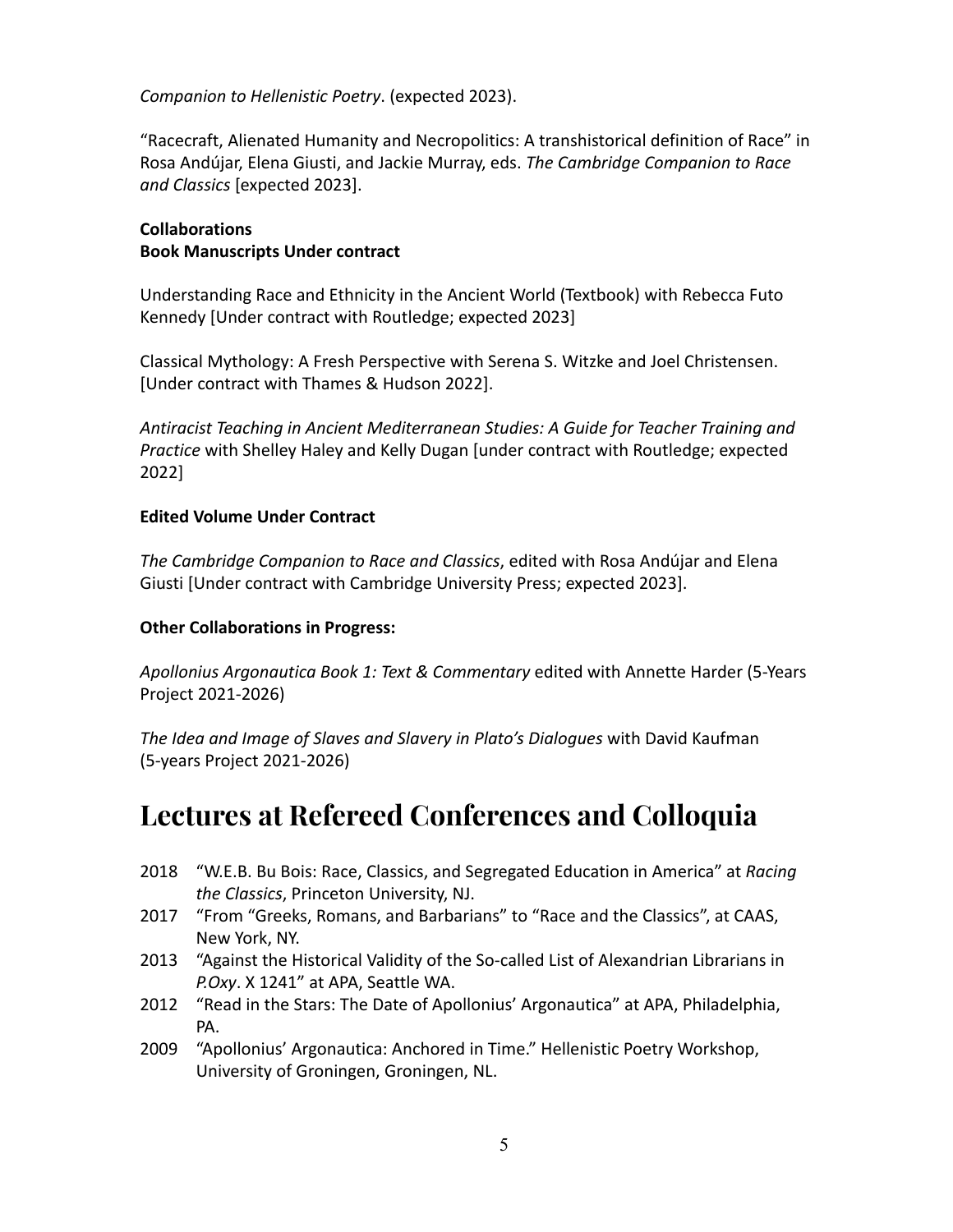- 2008 "Poetically Erect: Erinna and Nossis in Herodas 6 and 7." at APA, Chicago, IL
- 2007 "Black Medea: Colchians as 'Aithiopes' in Apollonius' Argonautica" Tbilisi, Republic of Georgia.

"Racial and Generic Hybridity in Apollonius' *Argonautica.*" at *Regionalism and Globalism in Antiquity*, Classical Association of Canada, Vancouver, B.C. "Race and Genre in post-Classical imagination: Kalasiris." Venice International University, Venice, Italy.

2006 "The Metapoetics of the Astronomy and Astronomical Similes in Apollonius' *Argonautica*." Hellenistic Poetry Workshop, University of Groningen, Groningen, NL.

"Black Medea: Colchians as Aithiopes in Herodotus' Histories and Apollonius' *Argonautica*." at Medea: Mutations and Permutations of a Myth, University of Bristol, Bristol UK.

"Antimachus & Panyassis: Epic Failures in Apollonius' *Argonautica.*" OAC, University of Guelph, Guelph, ON.

"Polytropos Calhoun: The Classicist Lying in Charles Johnson's *Middle Passage*." 41st annual Comparative Literature Conference, California State University Long Beach, Long Beach, CA.

- 2005 "Black Medea: Colchians as Aithiopes in Apollonius' *Argonautica.*" APA, Boston MA.
- 2004 "Virgins Gone Mad: Medea & Cleite in Apollonius' *Argonautica.*" CACW-CAPN, Victoria, BC.

"Constructions of the Argo: The Proem of Apollonius' *Argonautica* Re-examined" CAC, Banff, AL.

"Back So Soon? Greek vs Colchian Perspectives on Leaving Home in Apollonius' *Argonautica.*" University of Michigan, Ann Arbor, MI.

- 2003 [With Cilla Rodgers] "Apollonius & the Muses: The Fiction of Choral Performances in the *Argonautica.*" APA, New Orleans, LA.
- 2002 "Ovid's Erysichthon: Callimachus, Apollonius and Ovid." APA, Philadelphia, PA.

# **Invited Lectures**

- 2021 **"What could a classical education look like?"** Panel discussion, The Christian Cole Society, Oxford University, January.
- 2020 **"Racecraft in the** *Odyssey* **and** *Argonautica***"** Ancient Studies Week Keynote Lecture, University of Maryland Baltimore County; Keynote Lecture for the Texas Classical Association; Classics Colloquium at the University of Iowa, October. Graduate Student Speaker Series, New York University; Annual E. Adelaide Hahn Lecture, Hunter College; Fromchuck Memorial Lecture, Brooklyn College, November.

**"Battle of Books: Apollonius, Callimachus, and the poetics of controversy"** CUNY Hunter College, Bluhm Scholars Lecture, November.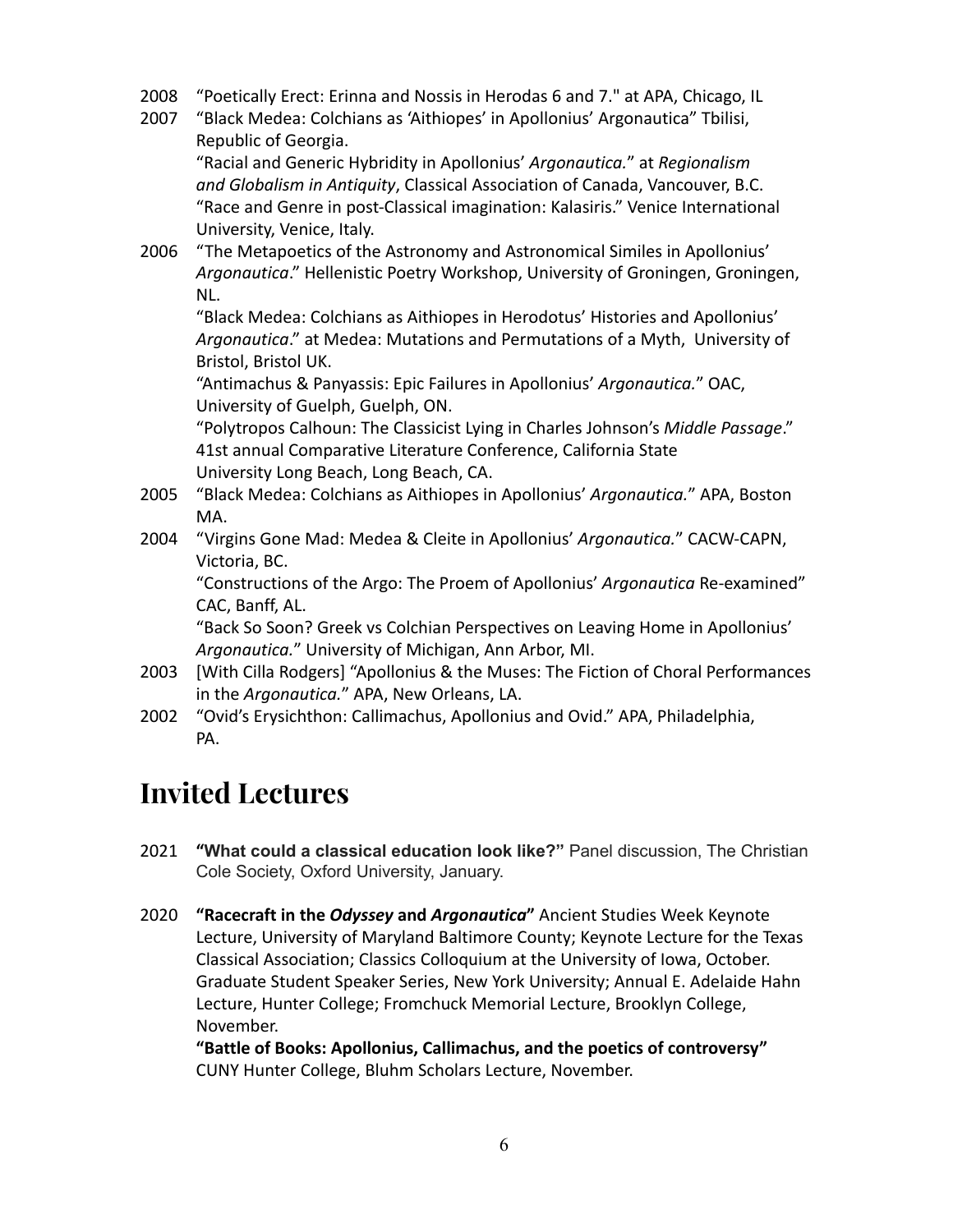**"Anchored in Time: The date in Apollonius'** *Argonautica***"** New York Classics Club Lecture, December.

**"Freedom and Unfreedom of Speech in Apollonius'** *Argonautica***"** Fox Lecture in Classics at Monmouth College, February. Research Centre for Greek and Latin Literature, the Academy of Athens, May.

2019 "**Beginning in Controversy: Apollonius the Destroyer of Worlds**", University of Cincinnati

"**The Education of Black Medea: WEB Du Bois' and the Quest for the Silver Fleece.**" University of Illinois-Urbana Champaign, February; Hamilton College, April; Austin Peay University, April; FIEC in London July. "**Poetically Erect: Female oriented humor in Callimachus'** *Hymn to Demeter*" FSU Langford Conference: Women at the Crossroads in the Ancient Greek World, October.

**"Battle of books: Quarreling with Callimachus:** *Argonautica***,** *Aetia* **and** *Hymn to Apollo*"*,* UT Austin, December.

2018 "**W.E.B. Du Bois' Black and White Medeas in** *The Quest for the Silver Fleece*" University of California, Los Angeles, November. "**Apollonios Rhodios: A New Life**" University of Cologne, Germany, May. "**Classics in the Age of Fake News**" University of Cologne, Germany, May. "**Apollonius and Theocritus**" Democritus University of Thrace, Greece, April. "**Orpheus in Apollonius' Argonautica**" Democritus University of Thrace, Greece, April

"**W.E.B. Du Bois'** *The Quest of the Silver Fleece***: The Education of Black Medea**", UMass-Amherst, February.

"**Directions in Hellenistic Court-Poetry**", Amherst College, February.

2017 "**Poetically Erect: Herodas' Mimiambi 6 and 7**" Agnes Scott College, Decatur GA, Nov 2017.

"**Poetic Time in the** *Argonautica*" University of Virginia, Charlottesville VA, Oct 2017.

"**Poor women in Apollonius'** *Argonautica*" at Women in Hellenistic Arts. Gender, Voices, Representations, Lyon, Fr, Sep 2017.

"**Poetically Erect: The influence of Erinna's "Transgendered" voice on Callimachus (Hymns 6) and Herodas (***Mimiambi* **6)**." *Hellenistica Groningana* Special Workshop in Honor of Annette Harder's retirement. Groningen, NL, Sep 2017.

"**Playing with expectations or what ever happened to Leukippe in Achilles Tatius' ancient Romance**" Invited lecture at Trinity University, TX, Feb 2017.

2015 "**Roman Poetry is Hellenistic Poetry**", invited lecture at the American Academy Summer School, The American Academy in Rome, Rome, IT. "**Astronomical Similes as literary time portals in the** *Argonautica"* ΕΣΦ Speaker, Marshall University, Huntington, VA.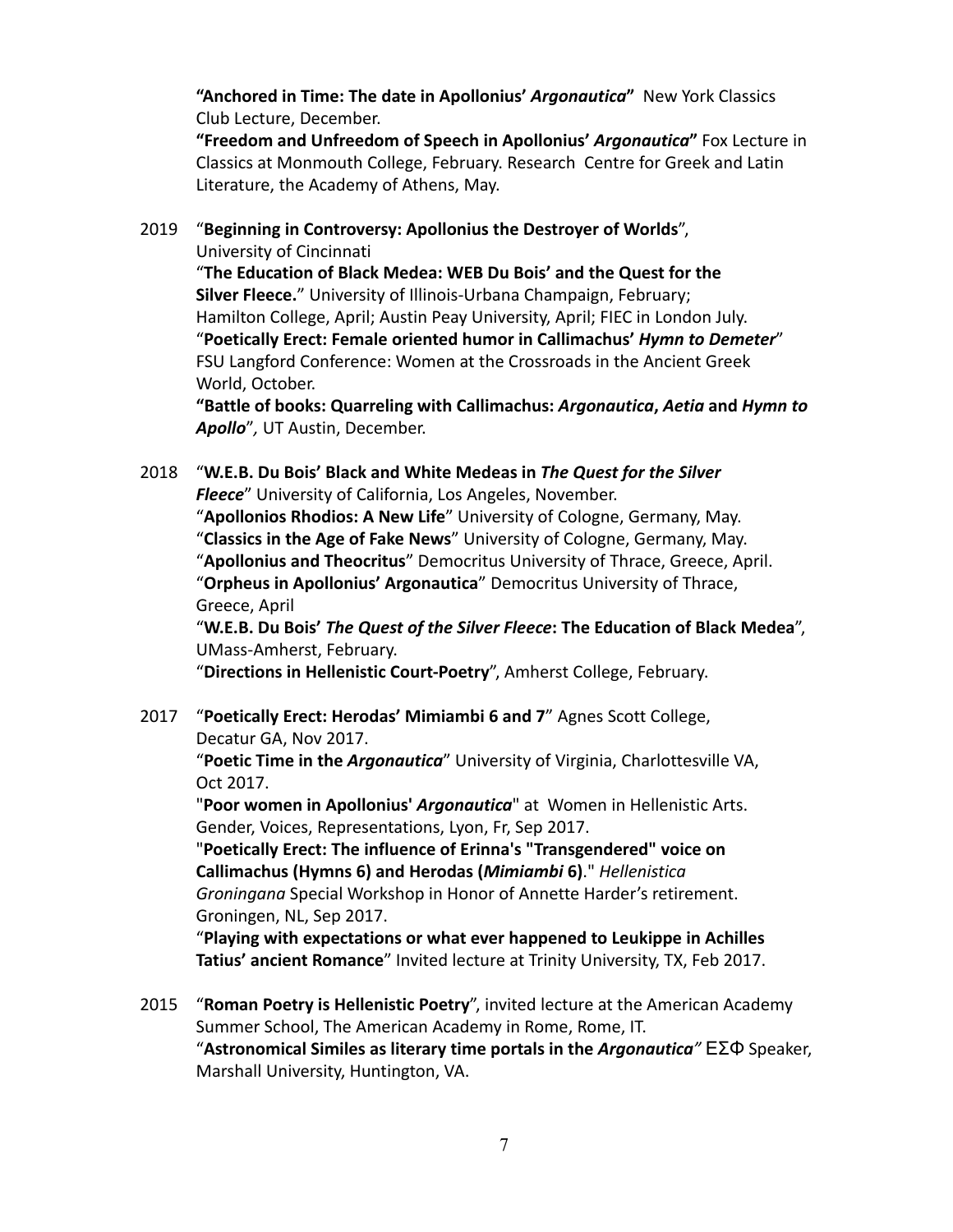"**The Greater Stars were Hiding: Time Dilation in Lucan's Bellum Civile**", invited Keynote address at Fourth Annual Classics Undergraduate Research Conference University of Tennessee, Knoxville, TN.

- 2013 **"***The Odyssey***: A Creolization"** Kentucky Foreign Languages Conference, University of Kentucky, Lexington, KY. **"Leda and the Swan: Vivette Hendriks a Cosmopolitan Pig – Post-Colonial Afro-Caribbean poets and the Classical Tradition."** University of Kentucky, Lexington KY.
- 2012 **"Read in the stars: the date in Apollonius'** *Argonautica,***"** at APA, Philadelphia; University of Michigan, Ann Arbor, MI **"Apollonius'** *Argonautica* **and Ptolemy III Euergetes' Jubilee***,*" The American Academy in Rome, Rome, Italy and ICCS Rome, IT. **"Read in the stars Apollonius'** *Argonautica* **and Ptolemy III's Jubilee,"** University of Kentucky, Lexington, KY
- 2011 **"Read in the stars: the date in Apollonius'** *Argonautica,***"** Trinity College Dublin, Dublin.

**"Anchored in Time: the date of Apollonius' Argonautica"** Universität Köln, Cologne.

- 2010 **"Pompey's First Ship: Salvaging traces of the great man's triumph in Lucan and Catullus."** CAES Conference, Schenectady, NY. **"Silencing Orpheus: Apollonius against the tradition"** University of Michigan, Ann Arbor, MI.
- 2009 **"Poetically Erect: Nossis and Erinna in Herodas 6 & 7"** Truman State University and Union College, Schenectady, NY.
- 2008 **"Erysichthon Sated: Lucan and the legacy of Callimachus'** *h.* **6"** The Ohio State University, Columbus, OH. **"Argo Ship of Songs: Hymns in Apollonius'** *Argonautica***"** Pennsylvania State University, University Park, State College, PA.
- 2007 **"Well behaved goddesses: Hera and Aphrodite clean up their act in Apollonius' Argonautica"** (invited lecture) Skidmore College, Saratoga Springs, NY. **"Clash of genres in Apollonius' Argonautica,"** University of Toronto, Toronto ON.
- 2006 **"Argo Ship of Songs: Play of Genres in Apollonius'** *Argonautica,***"** University of Pennsylvania, Philadelphia, PA.
- 2005 **"Missing the Boat:** *Hymno***s and** *Epos* **in Apollonius'** *Argonautica,***"** University of Washington, Seattle, WA.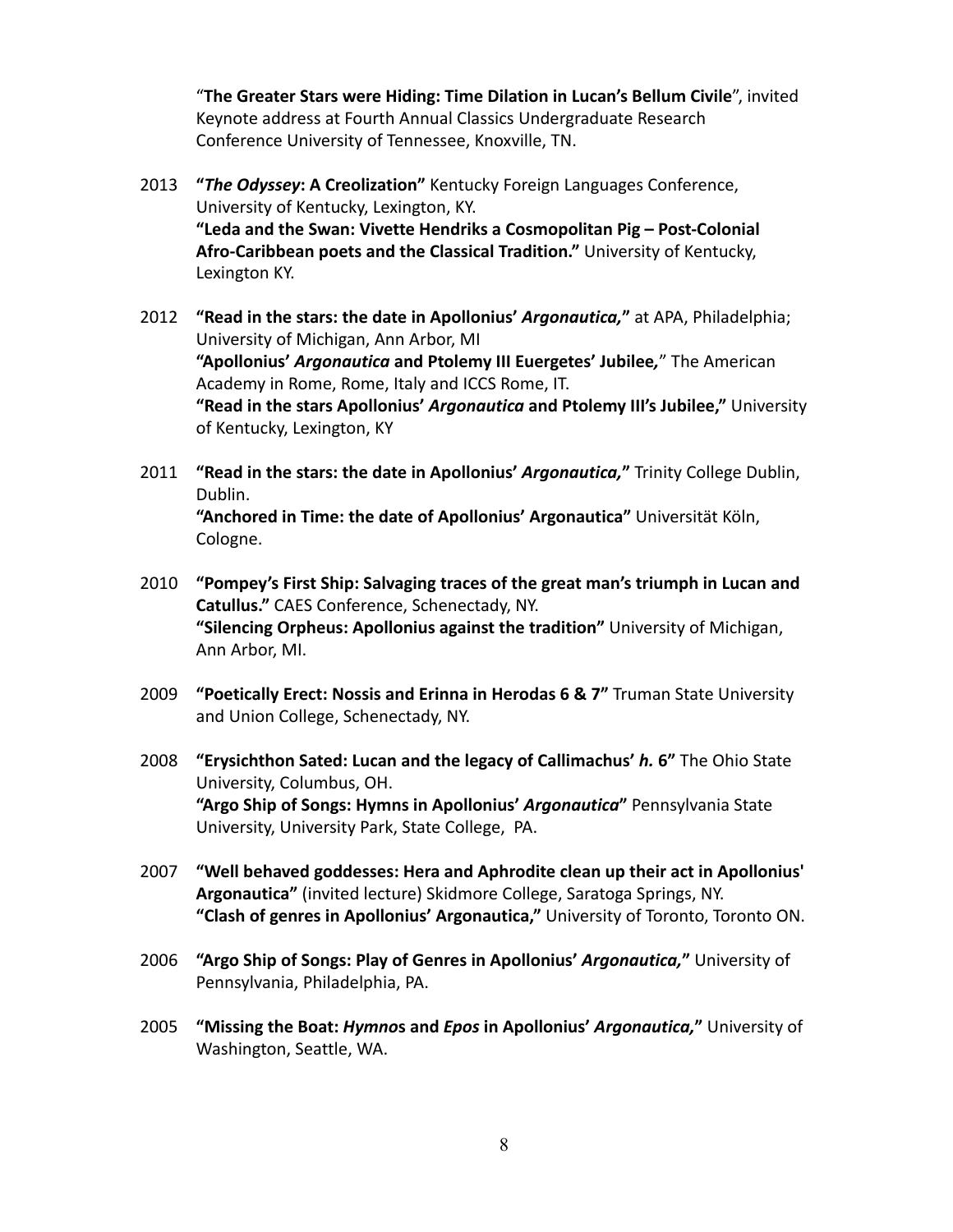## **Invited Graduate Seminars:**

- 2021 "Pre-Modern Race Seminar" Harvard University. "Pre-Modern Race Seminar" Princeton University. "The Quarrel: Apollonius and Callimachus and the Poetics of Controversy" University of British Columbia CNERS Seminar.
- 2020 "Battle of Books: Apollonius and Callimachus Poetics of Controversy" Bluhm Scholars Program CUNY Graduate Center; Graduate Seminar, University of Virginia; New York University Classics Graduate Student Colloquium. "Date in Apollonius' *Argonautica* and it significance for Hellenistic Poetry" NYU, University of Washington, Seattle.
- 2019 "Apollonius, Astronomy and Hellenistic Poetry." University of Cincinnati
- 2012 "Silencing the Sirens: The Trojan War NOT in the *Argonautica.*" University of Kentucky, Lexington. April 2012.
- 2012 "Letto nelle stelle: Il contributo dell'astronomia alle datazione delle *Argonautiche* di Apollonio Rodio" L'Università di Roma III, Rome, Italy. May 2012.
- 2008 "Orfeo e la nascita delle forme poetiche nelle 'Argonautiche' di Apollonio" L'Università di Roma III, Rome Italy. May 2008.

## **Refereed Conferences Organized**

- 2021 *W. E. B. Du Bois and the Ancient Mediterranean*, at Penn State University, May 15-17, 2020. [In collaboration with Mathias Hanses of Penn State University]. Postponed to March 19-22, 2021
- 2015 *Elite Self-Representation in the Ancient Mediterranean*, at Fondation Hardt, Geneva, Switzerland, Oct. 23-24, 2015. [In collaboration with Patrick Michel-Maxime and Damien Nelis of the University of Geneva].
- 2015-present Track Director for Classics, Annual Kentucky Foreign Languages Conference

## **Outreach / Public Facing Work**

2021 *[Classics is a part of Black intellectual history](https://theundefeated.com/features/classics-is-a-part-of-black-intellectual-history-howard-needs-to-keep-it/) – Howard needs to keep it*

[\(with Rebecca Futo Kennedy\) for The Undefeated \(June](https://theundefeated.com/features/classics-is-a-part-of-black-intellectual-history-howard-needs-to-keep-it/) 4, 2021)

[BBC Sounds: Detoxifying the Classics with host Katherine](https://www.bbc.co.uk/sounds/play/m000x72t?fbclid=IwAR2Kclp8U2D63mjcNIrmvFzvzk4mPhqgZj67_HZTb9zEG-hxigbQO46sJwA) Harloe

[Centre For Hellenic Studies - Reading Greek Tragedy](https://www.youtube.com/channel/UC4CZOzGtFzZe2pcONCNT15w) Online: Apollonius of [Rhodes' Argonautica Live Stream](https://www.youtube.com/channel/UC4CZOzGtFzZe2pcONCNT15w)**,** Wednesday, April 28 at 3:00-4:30pm EDT: A live reading and discussion of the Argonautica (translation by Aaron Poochigian),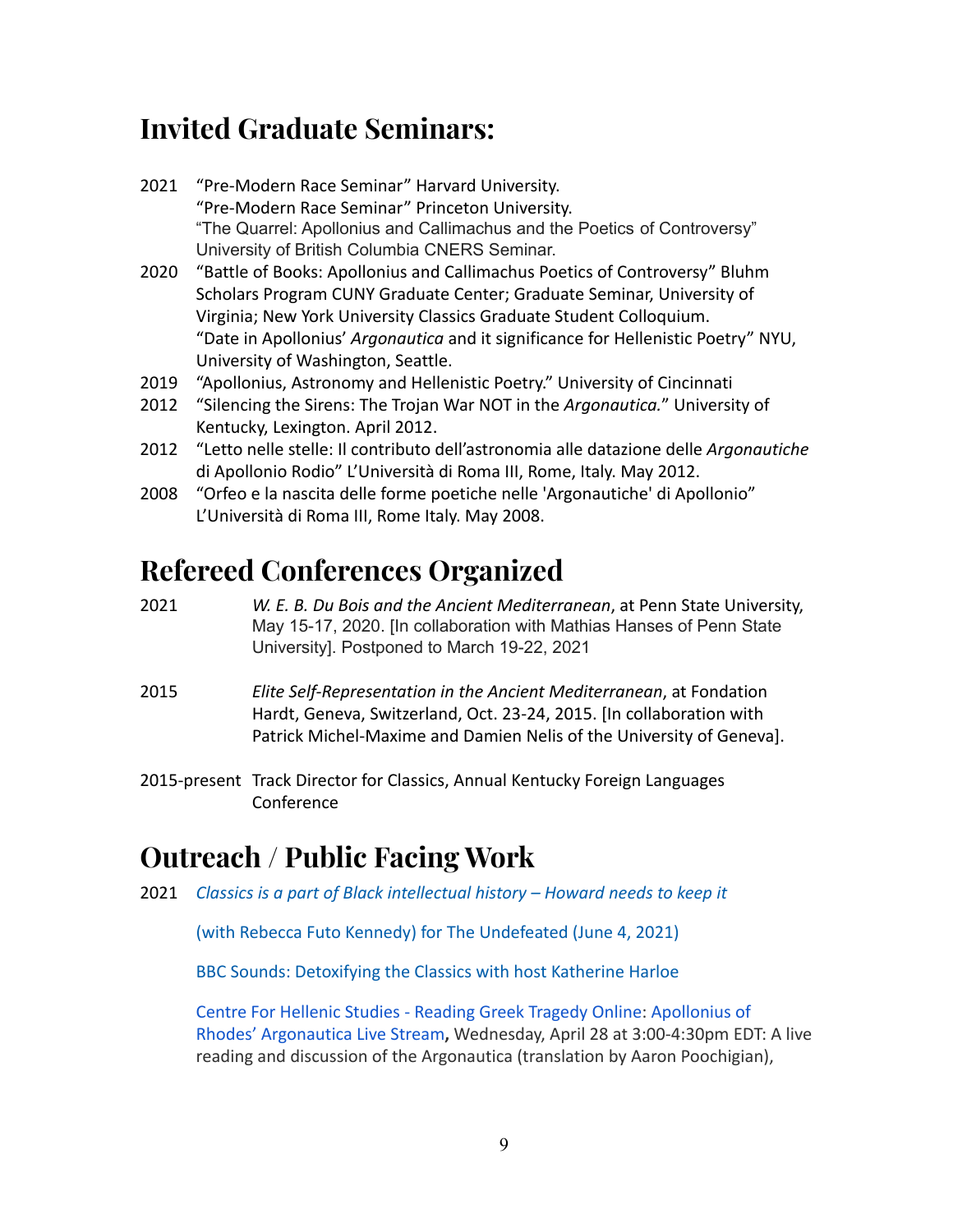hosted by Joel Christensen (Brandeis University) with guest speaker Jackie Murray (University of Kentucky). More information is coming soon about the featured actors.

2019 [Interviewed Guest on Scott Lepisto's](https://itinerapodcast.libsyn.com/episode-12-jackie-murray) *Itinera Podacast*

[Interview Guest on Elton Barker on Classics Confidential](https://classicsconfidential.co.uk/2019/01/31/cc-shorts-2/) Shorts

# **Editorial Work**

| 2017-present | Associate Editor Brill Research Perspectives in Classical Poetry<br>(RPCP) |
|--------------|----------------------------------------------------------------------------|
| 2014-present | Editorial Board of Classical Philology                                     |
| 2014-present | Greco-Roman Section Editor of Religion Compass                             |

# **Committee Work and other Professional activities:**

| 2021-22      | Member of Undergraduate Council, University of Kentucky                |
|--------------|------------------------------------------------------------------------|
| 2020         | Co-President, Eos: Africana Receptions Of Ancient Greece & Rome        |
| 2020         | Transactions of the American Philological Association Search Committee |
| 2019-22      | Society for Classical Studies Committee on Diversity in the Profession |
| 2019-20      | American Classical Leagues Diversity Task Force                        |
|              | Francophone Studies Search Committee Member, University of Kentucky    |
| 2018         | Rhodes Scholarship Committee, University of Kentucky                   |
| 2016-17      | University of Kentucky Senate                                          |
| 2016-present | Society for Classical Studies State Legate for Kentucky                |
| 2014-2016    | Society for Classical Studies Membership Committee                     |
| 2012-2014    | Co-Chair of Skidmore College Committee on Intercultural and Global     |
|              | Understanding (Diversity)                                              |
| 2012-2014    | Skidmore College Instructional Policy and Planning Committee           |
| 2010-2014    | Skidmore College Integrity Board                                       |
| 2008-2014    | Skidmore College Black Faculty-Staff Group                             |
| 2008-2011    | Minority Scholarship Committee (APA/AIA)                               |
|              |                                                                        |

## **External Examiner**

- 2012 External Examiner MA Thesis in Classics at the University of Melbourne.
- 2016 External Examiner, PhD in Ancient Philosophy, Philosophy Department, University of Kentucky, Keith Buhler.
- 2017 External Examiner, PhD in Ancient Philosophy, Philosophy Department, University of Amsterdam, David Belies.